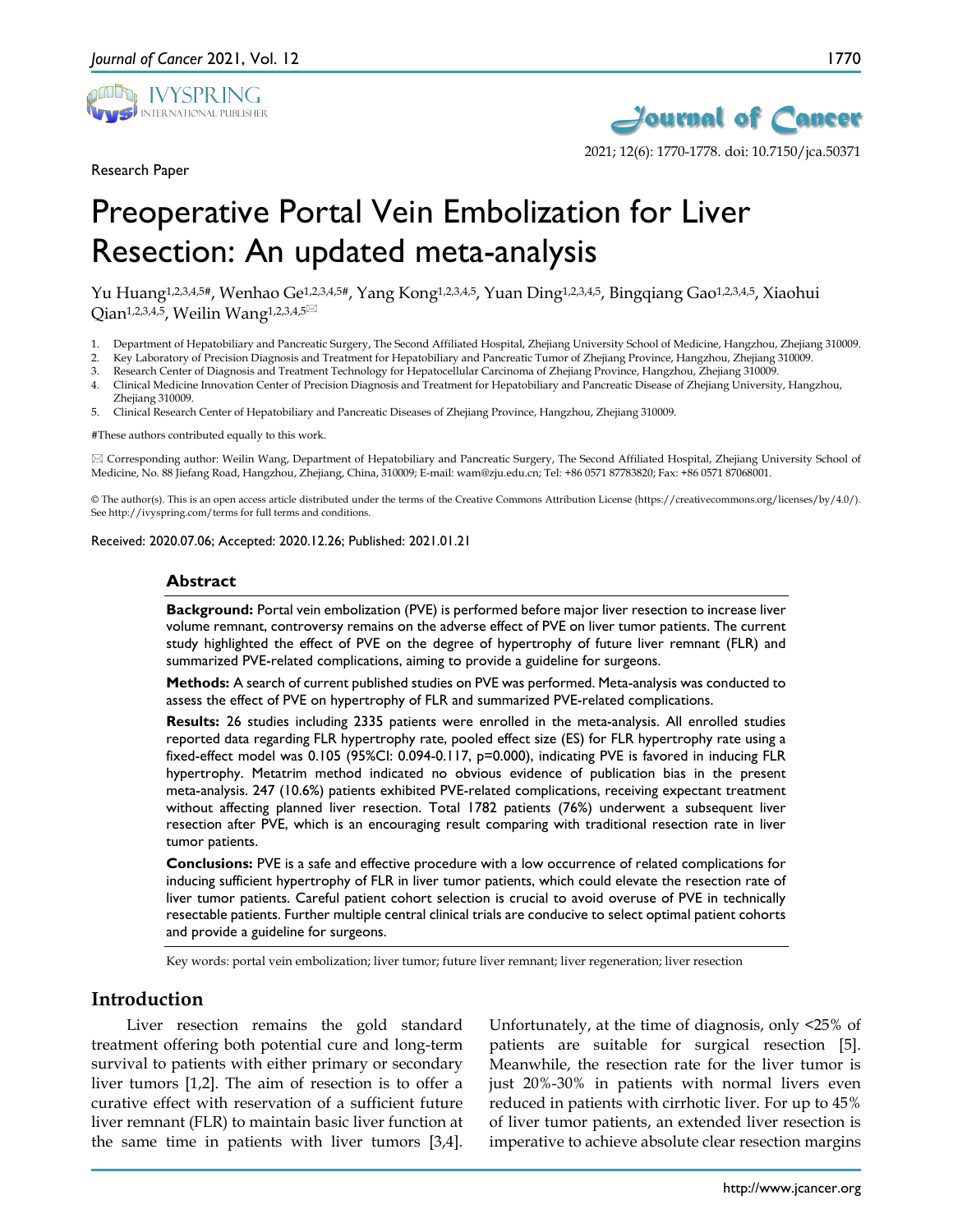[6]. One of the reasons for aforementioned unresectability is that the remnant liver is insufficient to support postoperative liver function [7]. Postoperative liver failure is still one of the main causes of death following major liver resection, ranging from 0 to 30%, with insufficient FLR being a limiting factor [4]. In literature, postoperative liver failure is directly associated with the volume of liver remnant [8]. To ensure sufficient liver remnant volume after liver resection, several strategies, including portal vein embolization (PVE), portal vein ligation (PVL), associating liver partition with portal vein ligation for staged hepatectomy (ALPPS) procedure, and selective internal radiation therapy (SIRT), have been recently employed in inducing hypertrophy of FLR [9,10]. Within them, ALPPS procedure has been demonstrated to achieve the greatest increase rate of FLR recently [11]. However, PVE has been sometimes recognized as a more ideal method for inducing a comparable increase rate of FLR with ALPPS procedure as well as its lower morbidity and mortality than ALPPS, which is widely accepted by the majority of centers before major liver resection [12,13].

Portal vein embolization, of which the basic principle involved in occluding a branch of portal venous flow to the liver segments that are planned to resect, subsequently results in ipsilateral hepatic atrophy and compensatory contralateral hypertrophy, was first described by Kinoshita in a hepatocellular carcinoma (HCC) patient in 1986 [12]. Since then, various studies have reported the efficacy of PVE in inducing compensatory hypertrophy of FLR in preparation for liver resection [14-17]. Currently, PVE is usually performed as a routine procedure before any extended liver resection to increase remnant liver volume [18]. Although, many clinical studies have been published on hypertrophy of the FRL in small and large patient cohorts. Controversy remains on the potential adverse effect of PVE on tumor growth. Some studies suggested that PVE also stimulates the growth of liver tumor that is still present within the regenerating liver, regardless of embolized lobe or the non-embolized lobe. Disease progression secondary to PVE may affect surgical strategies and patient outcomes [19,20]. Meanwhile, concerns are also raised as to whether PVE only induces volume change rather than functional gain [21].

Two meta-analyses have been published on the effect of PVE in major liver resection. The first by Abulkhir et al. in 2008 reviewed different techniques (percutaneous transhepatic and transileocolic) of PVE and concluded that PVE is an effective procedure in inducing liver regeneration to prevent postoperative liver failure [21]. Another by Lienden et al. demonstrated that PVE has a high technical and clinical success rate and liver cirrhosis has a negative effect on the hypertrophy induced by PVE [8]. However, there is still no authoritative literature systematically summarized the advantages and adverse effects of PVE. In our present meta-analysis, we mainly highlighted the effect of PVE on the degree of hypertrophy of FLR and summarized PVE-related complications, aiming to provide a guideline for surgeons to make an accurate decision.

# **Materials and Methods**

## **Search strategy and study selection**

A systematic search of the available published studies on portal vein embolization was conducted in Pubmed, Embase, Medline, PMC, Web of Science, and Cochrane database. Two researchers (Y.H. and W.G.) independently searched publications from 1990 to March 2020 using the following "Mesh Terms": "portal vein embolization", "liver resection", and "liver tumor". The "related article" function was also used to broaden the search. All abstracts, studies, and citations retrieved were reviewed, including references of these articles. The final selection of the articles was made in consensus by all authors. The detail of literature search strategies is illustrated in Figure 1.

## **Eligibility criteria**

All full text articles were enrolled if they were composed of information on patient characteristics, indications for PVE, techniques, and materials of PVE, the hypertrophy rate of FLR, the successful rate of resection and complications after PVE. Newcastle-Ottawa Quality Assessment Scale (NOS) bias risk tool was used to assess the methodological quality of enrolled studies, and those with a score ≥7 were considered eligible and enrolled in our study. We then extracted the aforementioned clinical parameters from enrolled studies.

## **Exclusion criteria**

We excluded studies if they are reviews, case reports, animal studies, non-English publications, and repetitive publications in different databases. Studies that didn't record patient characteristics, FLR before and after PVE or the hypertrophy rate of FLR, and complications after PVE were also excluded. We also excluded the studies in which appropriate data could not extract from the results.

## **Statistical analysis**

The meta-analysis was performed according to recommendations from the Cochrane Collaboration and the Quality of Reporting of Meta-analyses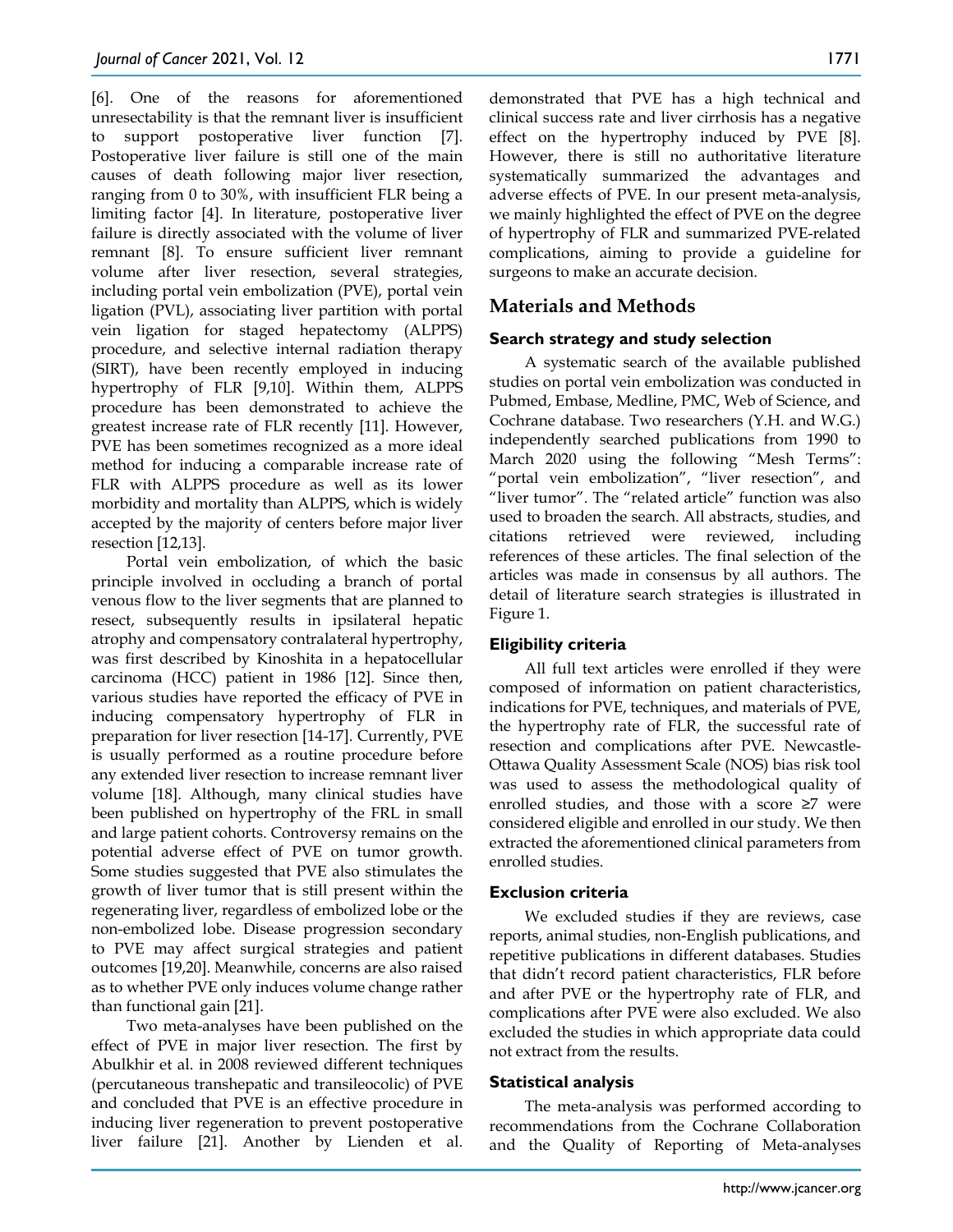(QUORUM) guidelines. Single-rate meta-analysis was performed using Stata 12.0 software (Stata Corporation, College Station, TX, USA). The combined effect size (ES) of FLR hypertrophy rate was examined. Combined ES more than 0 favored in the efficacy of PVE and the point estimate of ES was considered to be statistically significant at  $P < 0.05$ level if the 95% confidence interval didn't include the value 0. Heterogeneity among the studies was tested using the *p* value of Q test and *I*<sup>2</sup> test. When  $p > 0.1$ and *I*<sup>2</sup> ≤50%, a fixed-effect model was used, otherwise a random effect model was selected. A further sensitivity analysis was performed to detect the heterogeneity. Funnel plot, as well as metatrim method, was used to detect the publication bias. *P* < 0.05 was considered as statistically significant.

## **Results**

## **Research selection and quality assessment**

Based on the aforementioned search strategies, 4065 publications including related articles were searched from the online database. After removing repetitive publications, a total of 2409 records remained. Then, 2285 publications were excluded by screening the titles and abstracts, and 98 of the remaining 124 articles were deleted for various reasons. At last, 26 publications with an NOS score ≥7, including 2335 patients were enrolled in the present meta-analysis (Figure 1). The characteristics of the enrolled studies and clinical parameters of patients in these studies were summarized in Tables 1-3.

## **FLR hypertrophy rate**

All 26 studies reported data regarding FLR hypertrophy rate, pooled ES for FLR hypertrophy rate using a fixed-effect model was 0.105 (95%CI: 0.094-0.117, p=0.000), indicating PVE is favored in inducing FLR hypertrophy. Additionally, the sensitivity analysis demonstrated that there is no study that greatly interfered with the results of the present meta-analysis, suggesting no proof of heterogeneity among the enrolled studies (*p* value of Q test=0.995, *I*2=0%) (Figures 2 & 3).

## **Publication bias**

A funnel plot, as well as metatrim method was used to detected publication bias. Before metatrim, pooled ES for FLR hypertrophy rate was 0.105 (95%CI: 0.094-0.117, p=0.000). After metatrim, 5 studies were added into the meta-analysis, and pooled ES for FLR hypertrophy rate was 0.103 (95%CI: 0.092-0.114, p=0.000). Results before and after metatrim are stable and are both statistically significant, which means publication bias is negligible in the present study (Figure 4).

**Table 1.** Description of the 26 studies enrolled in the meta-analysis

| Author                   | Year | Country        | Inclusion period | Age           | No. of patients | Resection patients | Interval between PVE and surgery | NOS score |
|--------------------------|------|----------------|------------------|---------------|-----------------|--------------------|----------------------------------|-----------|
| Okabe <sup>[46]</sup>    | 2011 | Japan          | 1999-2009        | 58.8 (40-78)  | 24              | 19                 | $28(19-63)$                      | 7         |
| Yamashita [2]            | 2013 | Japan          | 1996-2009        | $61(35-81)$   | 64              | 49                 | NR                               | 7         |
| Shindoh <sup>[6]</sup>   | 2013 | America        | 1995-2012        | 58 (24-86)    | 358             | 282                | 32 (5-385)                       | 8         |
| Fischman [37]            | 2014 | America        | 2011-2013        | 59.9 (34-76)  | 35              | 27                 | $41.6(26-78)$                    | 9         |
| Luz $[41]$               | 2017 | <b>Brazil</b>  | NR               | 56.5 (27-86)  | 50              | 31                 | NR                               | 7         |
| Alvarez [23]             | 2018 | France         | 1993-2015        | $60(24-86)$   | 431             | 287                | $50(35-69.5)$                    | 7         |
| Marti [24]               | 2017 | America        | 2006-2014        | $61(51.8-68)$ | 82              | 69                 | 37 (20-135)                      | 8         |
| Tsurusaki [32]           | 2018 | Japan          | 2010-2016        | 69.5 (45-86)  | 19              | 19                 | NR                               | 7         |
| Cotroneo <sup>[25]</sup> | 2009 | Italy          | NR               | 66.2 (54-77)  | 31              | 24                 | $\rm NR$                         | 7         |
| Giraudo [33]             | 2007 | France         | 1997-2006        | 64 (44-88)    | 145             | 114                | NR                               | 7         |
| Ribero <sup>[9]</sup>    | 2007 | America        | 1995-2006        | $60(36-78)$   | 112             | 78                 | NR                               | 7         |
| Kakizawa [42]            | 2006 | Japan          | 2001-2005        | $65(35-81)$   | 14              | 11                 | 22 (14-37)                       | 8         |
| <b>Beal</b> [48]         | 2006 | <b>British</b> | 1999-2002        | 65 (52-74)    | 15              | 8                  | NR                               | 7         |
| Elias $[16]$             | 2001 | France         | 1987-2000        | NR            | 68              | 60                 | $30(24-65)$                      | 7         |
| Madoff [36]              | 2003 | America        | 1998-2001        | 59 (29-77)    | 26              | 16                 | NR                               | 7         |
| Jaberi [44]              | 2016 | Canada         | 2008-2013        | $61.2(38-84)$ | 85              | 60                 | $\rm NR$                         | 8         |
| Hemming [26]             | 2002 | America        | 1996-2002        | $61(31-82)$   | 39              | 31                 | NR                               | 7         |
| Sofue [43]               | 2014 | Japan          | 2007-2011        | 68 (45-82)    | 83              | 69                 | $25(14-55)$                      | 7         |
| Geisel [38]              | 2013 | Germany        | 2011-2012        | <b>NR</b>     | 75              | 70                 | NR                               | 7         |
| Ratti [27]               | 2010 | Italy          | 2006-2009        | 63 (37-82)    | 62              | 56                 | 35 (13-57)                       | 8         |
| Radeleff [39]            | 2008 | Germany        | 2001-2006        | 55 (31-68)    | 15              | 11                 | 49 (34-72)                       | 9         |
| Cazejust [40]            | 2013 | France         | 2009-2013        | $63(38-80)$   | 63              | 49                 | 34 (28-49)                       | 8         |
| Kuo [17]                 | 2012 | Australia      | 1998-2007        | $60(46-78)$   | 25              | 19                 | 36 (17-180)                      | 7         |
| Camelo [45]              | 2019 | Portugal       | 2013-2017        | 64 (42-84)    | 64              | 44                 | NR                               | 7         |
| Loveday [28]             | 2018 | America        | 2008-2015        | $61.8(39-80)$ | 31              | 23                 | $8(4-58)$                        | 9         |
| Yamashita [29]           | 2017 | Japan          | 1995-2013        | $63(22-81)$   | 319             | 256                | NR                               | 7         |

**Abbreviation:** NOS: Newcastle-Ottawa Quality Assessment Scale Score; NR: not reported.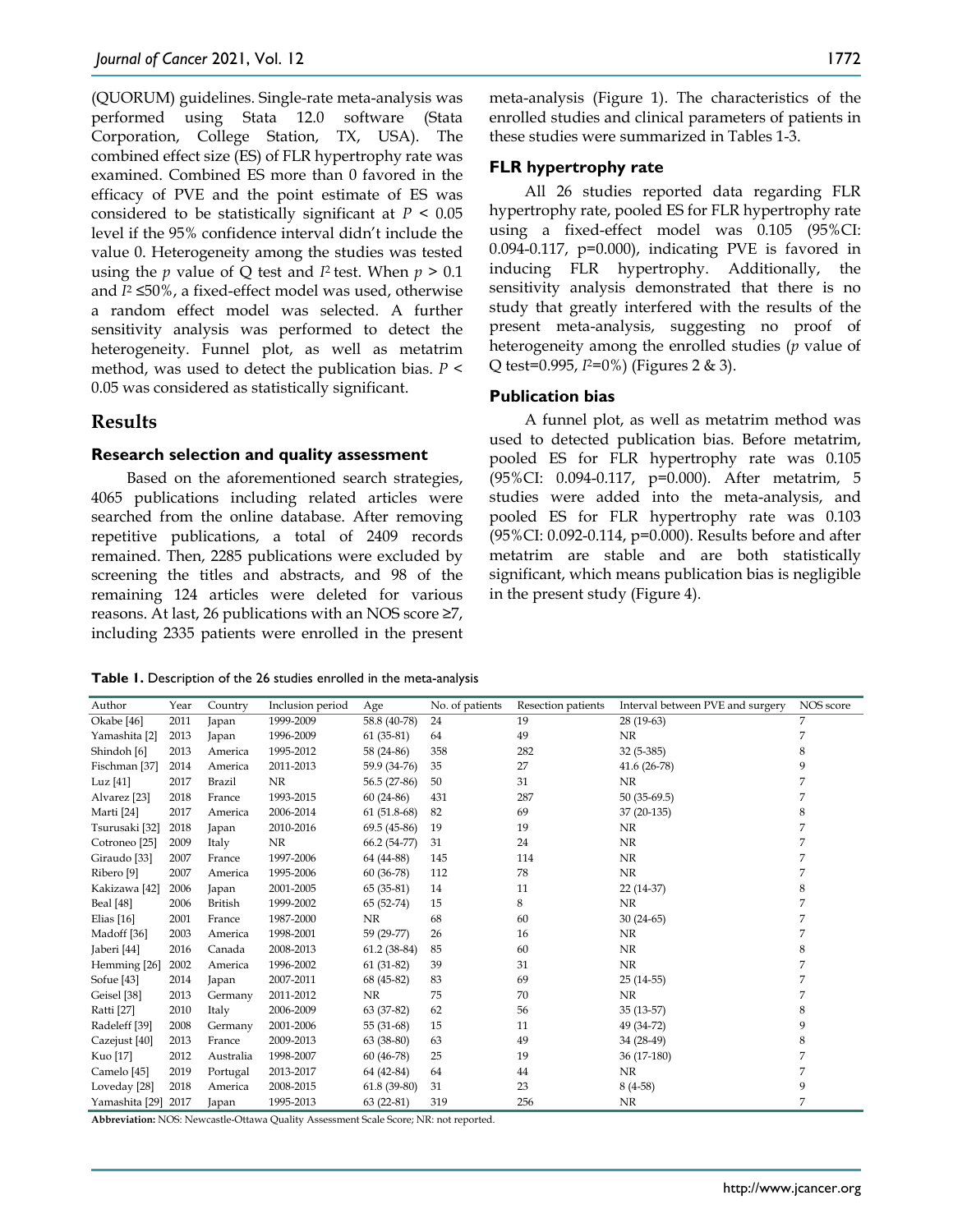

**Figure 1.** The Preferred Reporting Items for Systematic Reviews and Meta-Analyses (PRISMA) flow diagram for search and selection processes of the meta-analysis.



**Figure 2.** Meta-analysis of effect size (ES) of hypertrophy rate in future liver remnant after PVE.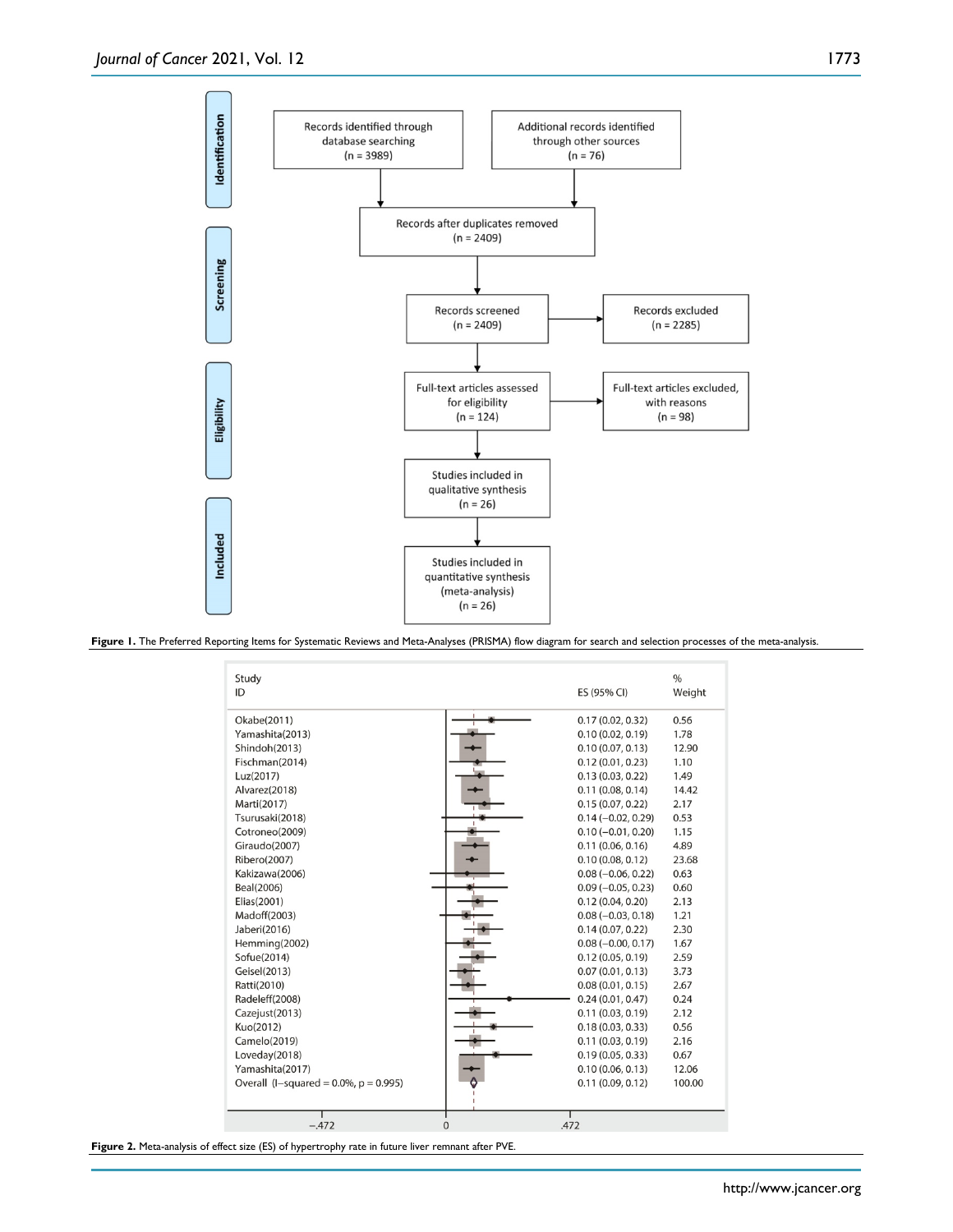

#### **Table 2.** PVE indications

| Author                | <b>PVE</b> indications                                                                                                                     |
|-----------------------|--------------------------------------------------------------------------------------------------------------------------------------------|
| Okabe <sup>[46]</sup> | ICG≤10% and FLR<35% or 10% <icg<20% and="" flr<60%<="" td=""></icg<20%>                                                                    |
| Yamashita [2]         | FLR≤40%                                                                                                                                    |
| Shindoh [6]           | FLR≤20% in patients with normal liver or FLR≤30% in patients<br>with liver fibrosis                                                        |
| Fischman [37]         | FLR≤20% in patients with normal liver or FLR≤30% in patients<br>with history of chemotherapy or FLR≤40% in patients with liver<br>fibrosis |
| Luz [41]              | FLR≤25% in patients with normal liver or FLR≤40% in patients<br>with liver fibrosis                                                        |
| Alvarez [23]          | FLR≤30% in patients with normal liver or FLR≤40% in patients<br>with liver fibrosis                                                        |
| Marti [24]            | FLR≤40%                                                                                                                                    |
| Tsurusaki [32]        | NR                                                                                                                                         |
| Cotroneo [25]         | $FLR \leq 25\%$                                                                                                                            |
| Giraudo [33]          | FLR≤30% in patients with normal liver or FLR≤40% in patients<br>with liver fibrosis                                                        |
| Ribero <sup>[9]</sup> | FLR≤20% in patients with normal liver or FLR≤30% in patients<br>with history of chemotherapy or FLR≤40% in patients with liver<br>fibrosis |
| Kakizawa [42]         | NR                                                                                                                                         |
| Beal [48]             | ΝR                                                                                                                                         |
| Elias $[16]$          | FLR≤30% in patients with normal liver or FLR≤40% in patients<br>with history of chemotherapy                                               |
| Madoff [36]           | FLR≤25%                                                                                                                                    |
| Jaberi [44]           | FLR<30% in patients with normal liver or FLR<40% in patients<br>with history of chemotherapy                                               |
| Hemming [26]          | FLR≤25% in patients with normal liver or FLR≤40% in patients<br>with liver fibrosis                                                        |
| Sofue [43]            | ICG<15% and FLR<40%                                                                                                                        |
| Geisel [38]           | FLR≤25% in patients with normal liver or FLR≤40% in patients<br>with liver fibrosis                                                        |
| Ratti [27]            | FLR<30% in patients with normal liver or FLR<40% in patients<br>with history of chemotherapy                                               |
| Radeleff [39]         | FLR≤25% in patients with normal liver or FLR≤45% in patients<br>with liver fibrosis                                                        |
| Cazejust [40]         | FLR≤25% in patients with normal liver or FLR≤30% in patients<br>with history of chemotherapy or FLR≤40% in patients with liver<br>fibrosis |
| Kuo [17]              | NR                                                                                                                                         |
| Camelo [45]           | NR                                                                                                                                         |
| Loveday [28]          | FLR≤40%                                                                                                                                    |
| Yamashita [29]        | ICG<10% and FLR≤40% or 10% <icg≤20% and="" flr<50%<="" td=""></icg≤20%>                                                                    |

**Abbreviation:** PVE: portal vein embolization; ICG: indocyanine green; FLR: future liver remnant; NR: not reported.

#### **Table 3.** Baseline characteristic of patients in the enrolled studies

| Details                                                                 | No. (%)    |
|-------------------------------------------------------------------------|------------|
| Total no. patients                                                      | 2335       |
| Age (year)                                                              | $61 + 14$  |
| Pathology                                                               |            |
| HCC [6,9,17,23,24,25,36,27,28,29,32,33,36,37,38,39,40,43,44,45,46]      | 528 (23)   |
| CHC [6,9,17,23,25,27,29,32,33,36,37,38,39,40,41,42,43,44]               | 558 (24)   |
| CLM [2,6,9,16,17,23,25,26,27,29,32,33,36,37,38,39,40,41,42,43,44,45,48] | 1045(45)   |
| Others [6,9,23,25,26,27,32,33,36,38,39,40,41,42,43,44,45]               | 204(8)     |
| <b>Embolization</b> materials                                           |            |
| Ethanolamine oleate iopamidol [46]                                      | 24(1)      |
| Gelatinpowder+thrombin                                                  | 319 (14)   |
| +diatrizoate sodium meglumine+gentamicin [2,29]                         |            |
| Microspheres [6]                                                        | 358 (15.5) |
| Sodium tetradecyl sulfate foam [24,37]                                  | 75(3)      |
| N-butyl-cyanocrylate                                                    | 387 (17)   |
| +iodized oil [23,24,41]                                                 |            |
| Absolute ethanol [23,29,32,43]                                          | 302(13)    |
| Cyanoacrylate glue+iodized oil [25]                                     | 29(1)      |
| PVA+coils [9,25,26,28,36,38,44,45,48]                                   | 334 (14)   |
| Isobutyl-2-cyanoacrylate glue+iodized oil [16,33]                       | 213(9)     |
| Gelatin sponge+iodized oil [42]                                         | 14(0.6)    |
| Enbucrilate tissue adhesive+lipiodol [48]                               | 12(0.5)    |
| N-butyl-cyanocrylate+amplatzer vascular plug [44]                       | 45(1.9)    |
| Amplatzer vascular plug+coils [38]                                      | 35(1.5)    |
| Glue+lipiodol+microparticles [27]                                       | 62(2.7)    |
| Ethibloc+lipiodol [39]                                                  | 15(0.6)    |
| Trisacryl microspheres+gelform+coils [40]                               | 63(2.7)    |
| Histoacryl+lipiodol [17,28]                                             | 48(2)      |
| Interval between PVE and surgery (day)                                  | 38.9       |
| Resection post PVE                                                      | 1782 (76)  |
| No-resection post PVE                                                   | 553 (24)   |

**Abbreviation:** HCC: hepatocellular carcinoma; CHC: cholangiocarcinoma; CLM: colorectal liver metastases; PVE: portal vein embolization.

#### **PVE-related complications**

Although almost every enrolled study reported the complications, 247 (10.6%) patients exhibited PVE-related complications, of which abdominal pain, fever, and coil displacement are most frequently seen. The overall occurrence rate of complications is infrequent after PVE, and there was no mortality directly associated with PVE. All patients with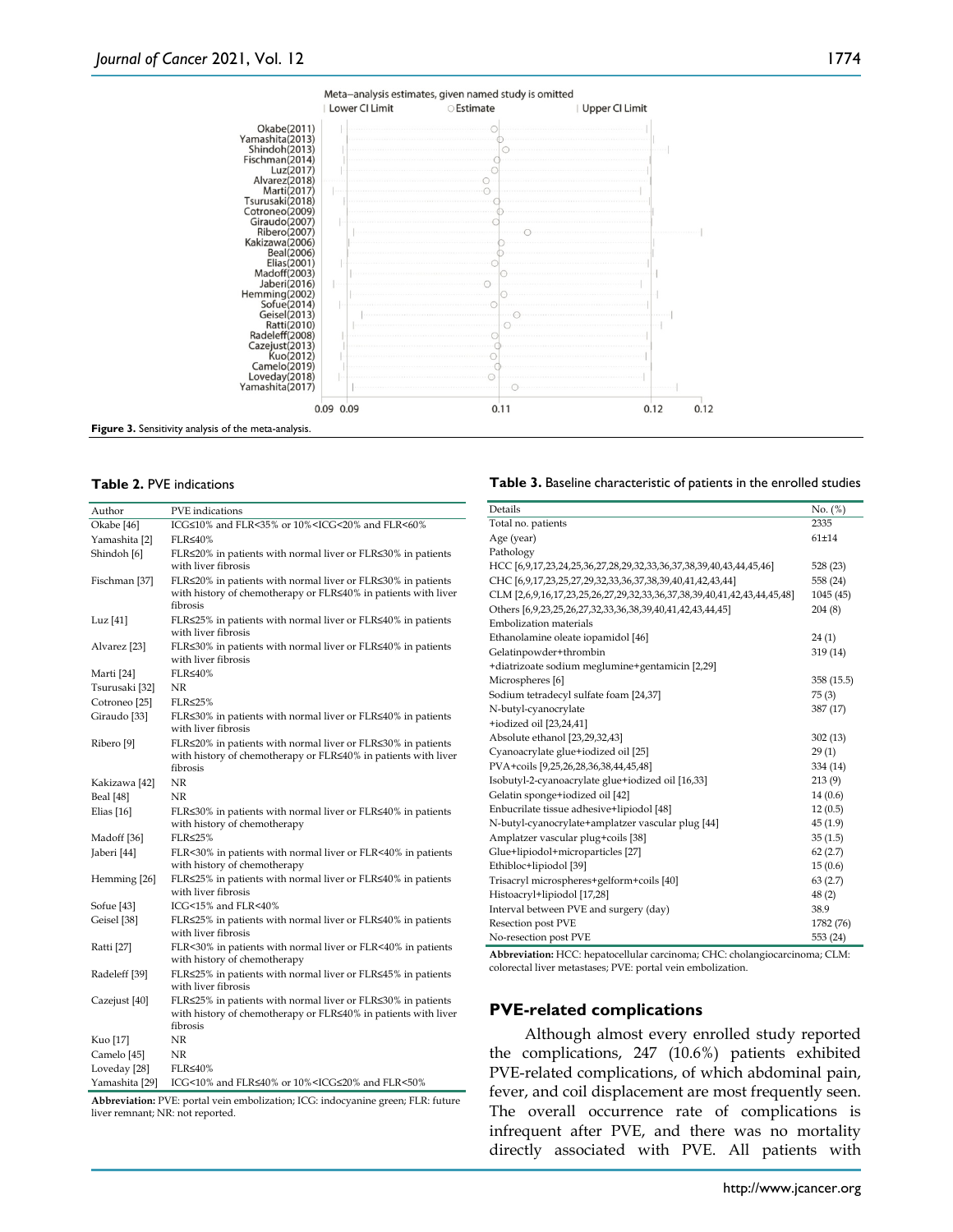complications received expectant treatment without affecting subsequent liver resection (Table 4).

**Table 4.** Complications related to PVE

| Details                                        | No.            |
|------------------------------------------------|----------------|
| Total no. patients                             | 247            |
| Abdominal pain [16,17,23,25,27]                | 69             |
| Fever [16,23,25,27,33,36,45]                   | 81             |
| Coil displacement [6,9,23,29,33,37,40,41]      | 42             |
| Portal vein thrombosis [6,9,23,29,36,41,43,48] | 30             |
| Subcapsular hematoma [6,9,29,32,33,36,39]      | 14             |
| Nausea and vomiting [33,44,45]                 | 12             |
| Hepatic abscess [23,43,44]                     | 7              |
| Subcapsular biloma [38,41]                     | 5              |
| Esophageal bleeding [6,9]                      | $\overline{2}$ |
| Liver failure [23]                             | $\overline{4}$ |
| Hemoperitoneum [33,45]                         | $\overline{2}$ |
| Portal hypertension [40]                       | $\overline{4}$ |
| Systemic sepsis [33]                           | 1              |
| Bile duct infection [42]                       | 1              |
| Pseudoaneurysm [43]                            | 1              |
| Pulmonary embolism [33]                        | 1              |
| Intrahepatic portovenous shunt [40]            | 1              |
| Hepatic artery branch laceration [45]          | 1              |
| Bile leak [29]                                 | $\overline{2}$ |
| Bowel obstruction [29]                         | 1              |
| Hyperbilirubinemia [44]                        | $\mathbf{1}$   |
| Idiopathic hepatic venous thrombosis [44]      | 1              |

#### **Liver resection after PVE**

In the present study, 1782 patients (76%) underwent a subsequent liver resection after PVE, which is an encouraging result comparing with the traditional resection rate in liver tumor patients. The average interval between PVE and surgery was 38.9 days, resembling the results ever reported. 553 patients (24%) failed to undergo operations because of insufficient hypertrophy, local tumor progression, extrahepatic tumor spread and other complications



(Table 3).

## **Discussion**

Preoperative PVE has been performed clinically to induce hypertrophy of the contralateral lobe and avoid postoperative liver failure resulted from insufficient remnant liver after resection. The basic principle of PVE is occluding a branch of portal venous flow to the liver segments that are planned to resect, resulting in ipsilateral hepatic atrophy and compensatory contralateral hypertrophy [18]. However, the exact molecular mechanism leading to atrophy of the embolized lobe and hypertrophy of the FLR is still unknown. Recent studies showed that hepatic growth factor (HGF) and transforming growth factor (TGF)-α and -β may play vital roles in contributing to the hypertrophy of the non-embolized lobe [22].

As for the indications, PVE is initially used to increase the resection rate in HCC patients [12]. Over the past two decades, the indications of PVE also include nearly all primary and secondary liver tumors with insufficient FLR before major liver resection [23-29]. Ribero et al. showed a small FLR is strongly associated with postoperative hepatic dysfunction [9]. Hence, the majority of centers use an FLR volume ratio of 25%-30% of the original liver volume as a threshold to select appropriate patients with normal liver function. Nevertheless, most liver tumor patients are usually with the infection of hepatic virus, the history of chemotherapy, liver cirrhosis or fibrosis, and other factors inducing liver dysfunction. A threshold of 35%-45% is preferred by most centers as a minimum FLR volume rate [3,23]. Some Japanese researchers also advocate to select appropriate patients for PVE by the method of indocyanine green

(ICG) plasma disappearance or retention rate test at 15 min, which is beneficial to estimate preoperative remnant liver function [30]. Recent researches reported quantitative liver function tests, such as  $^{99}$ Tc-labelled mebrofenin hepatobiliary scintigraphy HBS and 99Tc-galactosyl-human serum albumin (GSA) scintigraphy, are conducive to select appropriate patients for PVE [31].

Several mature techniques for PVE have been introduced, including transileocolic portal vein embolization (TIPE), the percutaneous transhepatic ipsilateral or contralateral PVE technique (PTPE), and intraoperative portal branch embolization [32-34]. It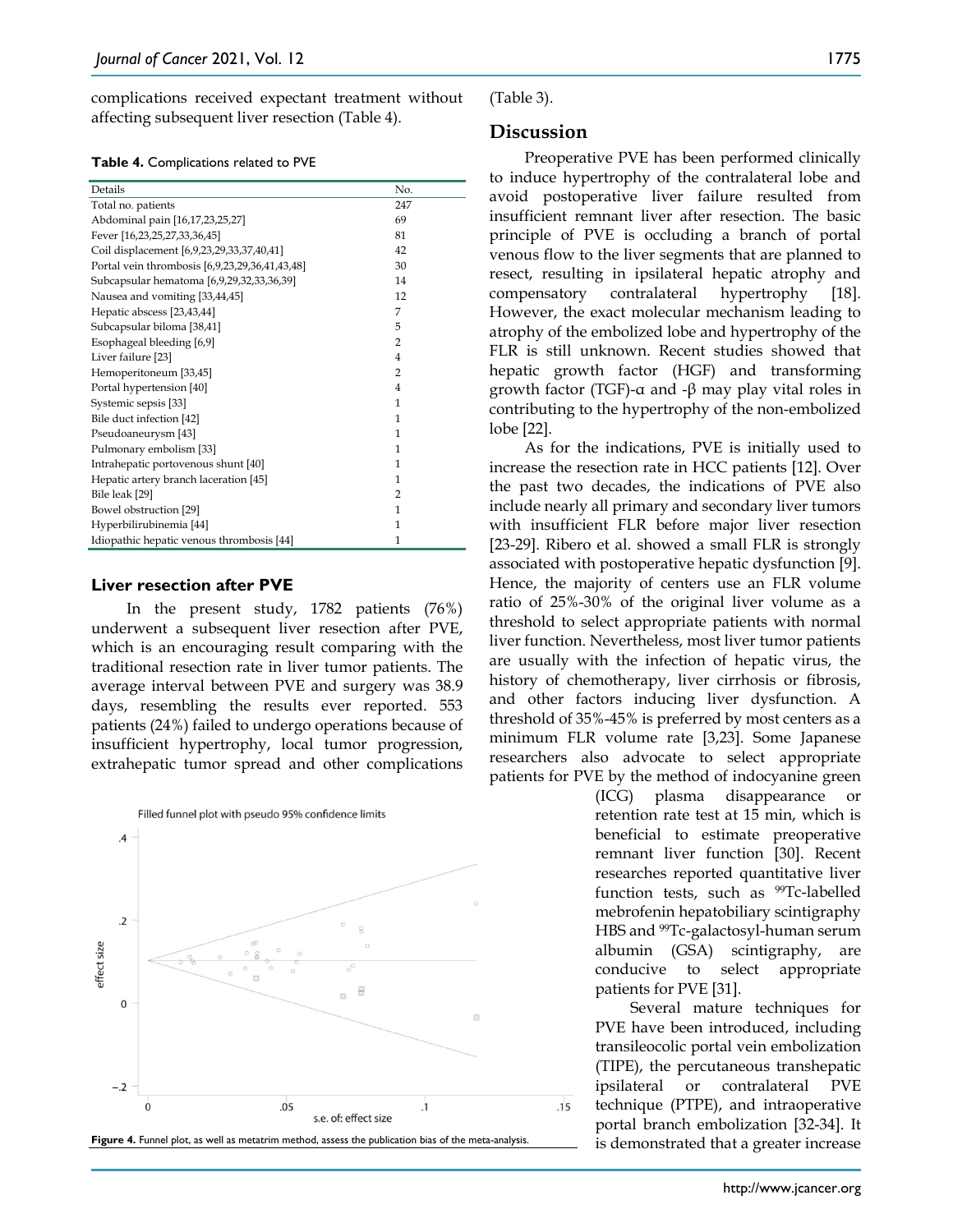in FRL in PTPE than in surgical TIPE, as well as no difference in the occurrence of major complications [6]. With the advancement of radiological intervention, PTPE becomes the standard technique for PVE with a satisfactory success rate. PTPE can be performed by an ipsilateral or contralateral approach. The ipsilateral approach is preferred by the majority of centers for its advantage of avoiding puncturing the FLR tissue and easier to access to segment Ⅳ, though technically more difficult [35].

Many available commercially embolization materials have been applied for PVE. Polyvinyl alcohol (PVA) particles and N-butyl-cyanoacrylate with coils are mostly used [8,36]. In our meta-analysis, we summarized 26 studies and concluded that apart from both of them, absolute ethanol, microspheres, and gelatin powder are also widely accepted in the majority of centers [37-40]. (Table 3) N-butylcyanoacrylate induces severe inflammatory reaction, usually resulting in technical difficulty in surgical resection [14,41]. Gelatin powder is absorbable, producing only transient embolization with the possibility of vascular recanalization [42]. Absolute ethanol has been showed to induce peripheral parenchyma fibrosis and necrosis, and severe abdominal pain sometimes, though producing effective hypertrophy of FLR [43]. PVA particles are easily available and provide persistent occlusion of portal branched with acceptable side effects. Hence, PVA is recommended to apply alone or with other materials in the majority of centers [44,45]. In general, large clinical studies comparing different embolization materials are still necessary to seek the optimal materials.

All patients underwent volumetric assessment by means of CT imaging before PVE and surgery [46]. There is no consensus on the most appropriate waiting time between PVE and surgery. It has been showed that the average interval from PVE to liver resection was 29 days [21]. In our study, the majority of the enrolled studies reported interval between PVE and liver resection, the average interval was 38.9 days (Table 3), which is similar to the results ever reported. To our knowledge, a longer time interval after PVE allows greater growth of FRL. Nevertheless, there is the issue put forward by some surgeons that tumor growth is simultaneously induced by PVE. Accumulating studies demonstrated that tumor progression after PVE is possible in both embolized and non-embolized lobe [19,47]. Additionally, controversy remains as to whether PVE only induces volume change rather than functional gain [21]. In consideration of disease progression after PVE may affect surgical strategies and patient outcomes, more multiple central clinical trials are imperative to come

to a consensus on the optimal interval between PVE and liver resection.

Apart from limiting time between PVE and liver resection, post-PVE chemotherapy, or sequential transarterial chemoembolization (TACE) is also recommended to restrict tumor progression by some centers [8]. Beal et al. demonstrated a reduction in tumor size in patients who received chemotherapy after PVE. However, the attendant problem is that less hypertrophy of FRL is observed in patients with a history of chemotherapy [48]. Other studies also showed no significant difference in hypertrophy rate or complications in patients with chemotherapy post PVE [49]. Due to the limited number of current studies and their heterogeneity, more researches are needed to evaluate the effect of chemotherapy on the PVE receptor.

Either the overall technical success (99.3%) or clinical success rate (96.1%) of PVE is extremely high as reported. Patients who experienced failure for the first time also possess the second chance to achieve a successful embolization, which made PVE a safe and effective technique for patients [8]. Although various PVE-related complications have been reported, complications infrequently occurred after PVE and there was no mortality directly associated with PVE. In our present study, 247 (10.6%) patients exhibited PVE-related complications, of which abdominal pain, fever, and coil displacement are most frequently seen (Table 4). All patients with complications received expectant treatment without affecting subsequent liver resection. In our present meta-analysis, 553 patients (24%) failed to undergo a liver resection because of insufficient hypertrophy, local tumor progression, extrahepatic tumor spread, and other PVE-related complications (Table 3). However, comparing with traditional resection rate in liver tumor patients, more patients benefit from PVE and have access to resection with a reduced occurrence of postoperative complications.

# **Conclusion**

Although as one of the emerging methods inducing hypertrophy of FLR, PVE has been expertly used during recent years with an acceptable adverse effect to make more patients able to achieve major liver resection with a high rate of success, which is recommendable for any patients with a small future liver remnant volume when considering liver resection. Our previous teamwork reported that PVE prior to hepatectomy may promote FLR compensatory hypertrophy and an increase in the resectability of primary liver cancer, which could be considered as an independent patient cohort to validate our findings and conclusions in our present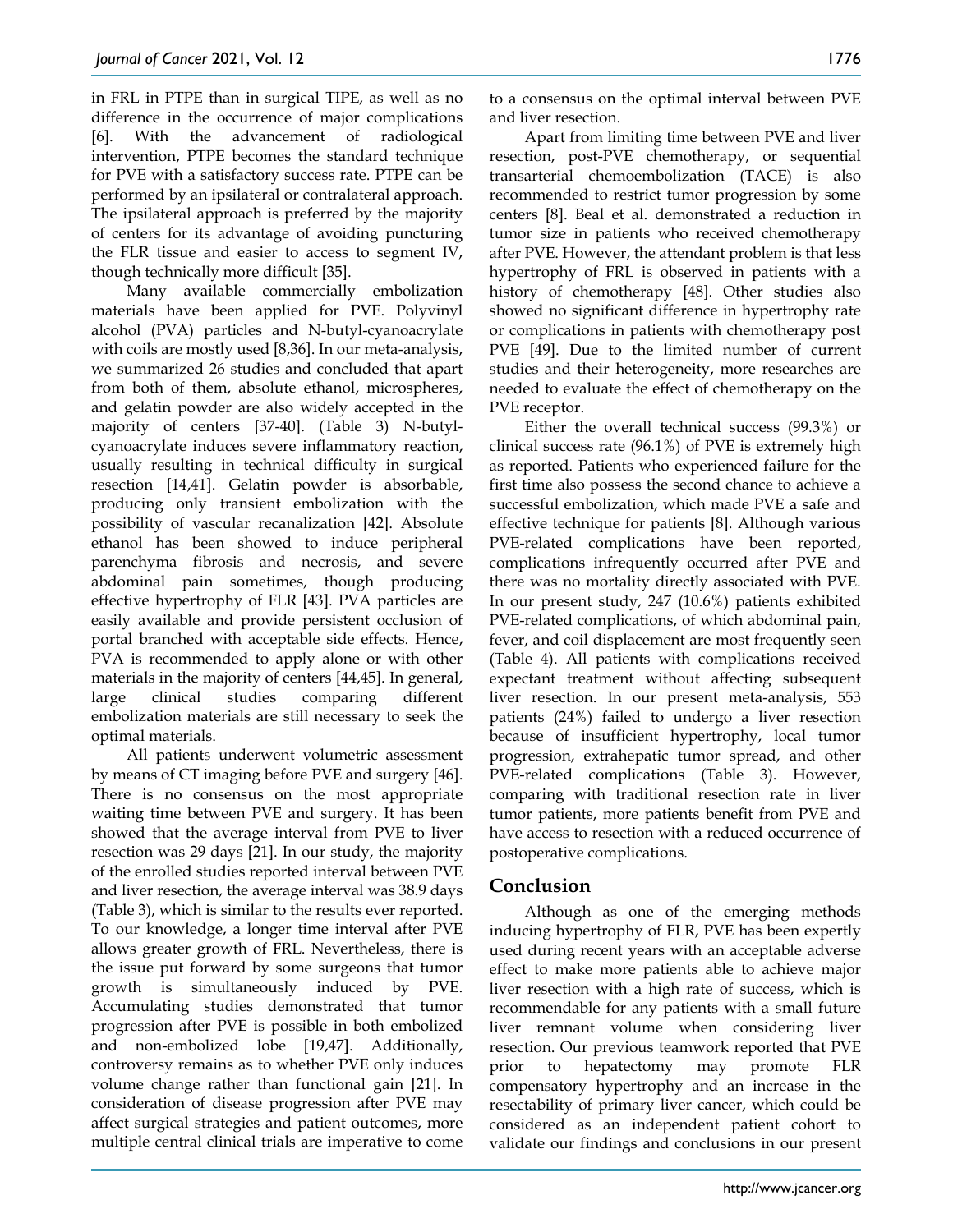meta-analysis [50,51]. The ipsilateral approach is preferred and PVA particles are usually the first choice for PVE. More multiple central clinical trials are needed to determine whether it is necessary to conduct post-PVE chemotherapy and when is the appropriate time to perform the resection. PVE-related complications are infrequently seen and timely expectant treatment is beneficial for patients without affecting subsequent liver resection.

## **Superiority**

To date, this is the first meta-analysis that directly highlighted the degree of hypertrophy of FLR by PVE procedure. Due to the greatest patient cohort and rational analysis method in the present metaanalysis, the statistical power of this meta-analysis and the integrity of the summary were better than any individual research published so far. Additionally, this meta-analysis contributes new convincing information to previous literature, which may provide a promising guideline for other researchers.

## **Limitations**

Meta-analysis has an intrinsic bias introduced by the selection and location of studies. Meanwhile, researchers preferred to report positive findings and studies with significant differences are easy to be published, which may induce publish bias. In our present meta-analysis, most of the enrolled studies are retrospective, of which a long study period may introduce potential confounders. In addition, although a large patient cohort is included, the quality of enrolled studies is uneven, which may result in bias in our result. Hence, more high quality randomized, clinical trials are conducive to select the most appropriate patient cohorts and evaluate the effect of PVE.

## **Abbreviations**

PVE: portal vein embolization; FLR: future liver remnant; PVL: portal vein ligation; SIRT: selective internal radiation therapy; ALPPS: associating liver partition with portal vein ligation for staged hepatectomy; HCC: hepatocellular carcinoma; NOS: Newcastle-Ottawa Quality Assessment Scale; HGF: hepatic growth factor; TGF: transforming growth factor; GSA: 99Tc-galactosyl-human serum albumin; TIPE: transileocolic portal vein embolization; PTPE: percutaneous transhepatic portal vein embolization; PVA: polyvinyl alcohol; TACE: transarterial chemoembolization; ICG: indocyanine green.

## **Acknowledgements**

## **Author Contributions**

Yu Huang and Wenhao Ge proposed the concept and design of this study; Yang Kong and Yuan Ding collected the literature; Yu Huang, Wenhao Ge, Bingqiang Gao and Xiaohui Qian analyzed the data; All authors participated in the manuscript writing and final approval of the manuscript.

## **Funding**

This work is supported by National Natural Science Foundation of China (No.81572307 and 81773096).

# **Competing Interests**

The authors have declared that no competing interest exists.

## **References**

- 1. Rees M, Tekkis PP, Welsh FK, O'Rourke T, John TG. Evaluation of long-term survival after hepatic resection for metastatic colorectal cancer: a multifactorial model of 929 patients. Annals of surgery. 2008; 247: 125-35.
- 2. Yamashita S, Hasegawa K, Takahashi M, Inoue Y, Sakamoto Y, Aoki T, et al. One-stage hepatectomy following portal vein embolization for colorectal liver metastasis. World journal of surgery. 2013; 37: 622-8.
- 3. Abdalla EK, Adam R, Bilchik AJ, Jaeck D, Vauthey JN, Mahvi D. Improving resectability of hepatic colorectal metastases: expert consensus statement. Ann Surg Oncol. 2006; 13: 1271-80.
- 4. Schindl MJ, Redhead DN, Fearon KC, Garden OJ, Wigmore SJ. The value of residual liver volume as a predictor of hepatic dysfunction and infection after major liver resection. Gut. 2005; 54: 289-96.
- 5. Khatri VP, Petrelli NJ, Belghiti J. Extending the frontiers of surgical therapy for hepatic colorectal metastases: is there a limit? Journal of clinical oncology : official journal of the American Society of Clinical Oncology. 2005; 23: 8490-9.
- 6. Shindoh J, Tzeng CW, Aloia TA, Curley SA, Huang SY, Mahvash A, et al. Safety and efficacy of portal vein embolization before planned major or extended hepatectomy: an institutional experience of 358 patients. Journal of gastrointestinal surgery : official journal of the Society for Surgery of the Alimentary Tract. 2014; 18: 45-51.
- 7. Garcea G, Ong SL, Maddern GJ. Predicting liver failure following major hepatectomy. Digestive and liver disease : official journal of the Italian Society of Gastroenterology and the Italian Association for the Study of the Liver. 2009; 41: 798-806.
- 8. van Lienden KP, van den Esschert JW, de Graaf W, Bipat S, Lameris JS, van Gulik TM, et al. Portal vein embolization before liver resection: a systematic review. Cardiovasc Intervent Radiol. 2013; 36: 25-34.
- 9. Ribero D, Abdalla EK, Madoff DC, Donadon M, Loyer EM, Vauthey JN. Portal vein embolization before major hepatectomy and its effects on regeneration, resectability and outcome. The British journal of surgery. 2007; 94: 1386-94.
- 10. Teo JY, Allen JC, Jr., Ng DC, Choo SP, Tai DW, Chang JP, et al. A systematic review of contralateral liver lobe hypertrophy after unilobar selective internal radiation therapy with Y90. HPB : the official journal of the International Hepato Pancreato Biliary Association. 2016; 18: 7-12.
- 11. Eshmuminov D, Raptis DA, Linecker M, Wirsching A, Lesurtel M, Clavien PA. Meta-analysis of associating liver partition with portal vein ligation and portal vein occlusion for two-stage hepatectomy. The British journal of surgery. 2016; 103: 1768-82.
- 12. Kinoshita H, Sakai K, Hirohashi K, Igawa S, Yamasaki O, Kubo S. Preoperative portal vein embolization for hepatocellular carcinoma. World journal of surgery. 1986; 10: 803-8.
- 13. Makuuchi M, Thai BL, Takayasu K, Takayama T, Kosuge T, Gunvén P, et al. Preoperative portal embolization to increase safety of major hepatectomy for hilar bile duct carcinoma: a preliminary report. Surgery. 1990; 107: 521-7.
- 14. de Baere T, Roche A, Elias D, Lasser P, Lagrange C, Bousson V. Preoperative portal vein embolization for extension of hepatectomy indications. Hepatology (Baltimore, Md). 1996; 24: 1386-91.
- 15. Kawasaki S, Makuuchi M, Kakazu T, Miyagawa S, Takayama T, Kosuge T, et al. Resection for multiple metastatic liver tumors after portal embolization. Surgery. 1994; 115: 674-7.
- 16. Elias D, Ouellet JF, De Baère T, Lasser P, Roche A. Preoperative selective portal vein embolization before hepatectomy for liver metastases: long-term results and impact on survival. Surgery. 2002; 131: 294-9.